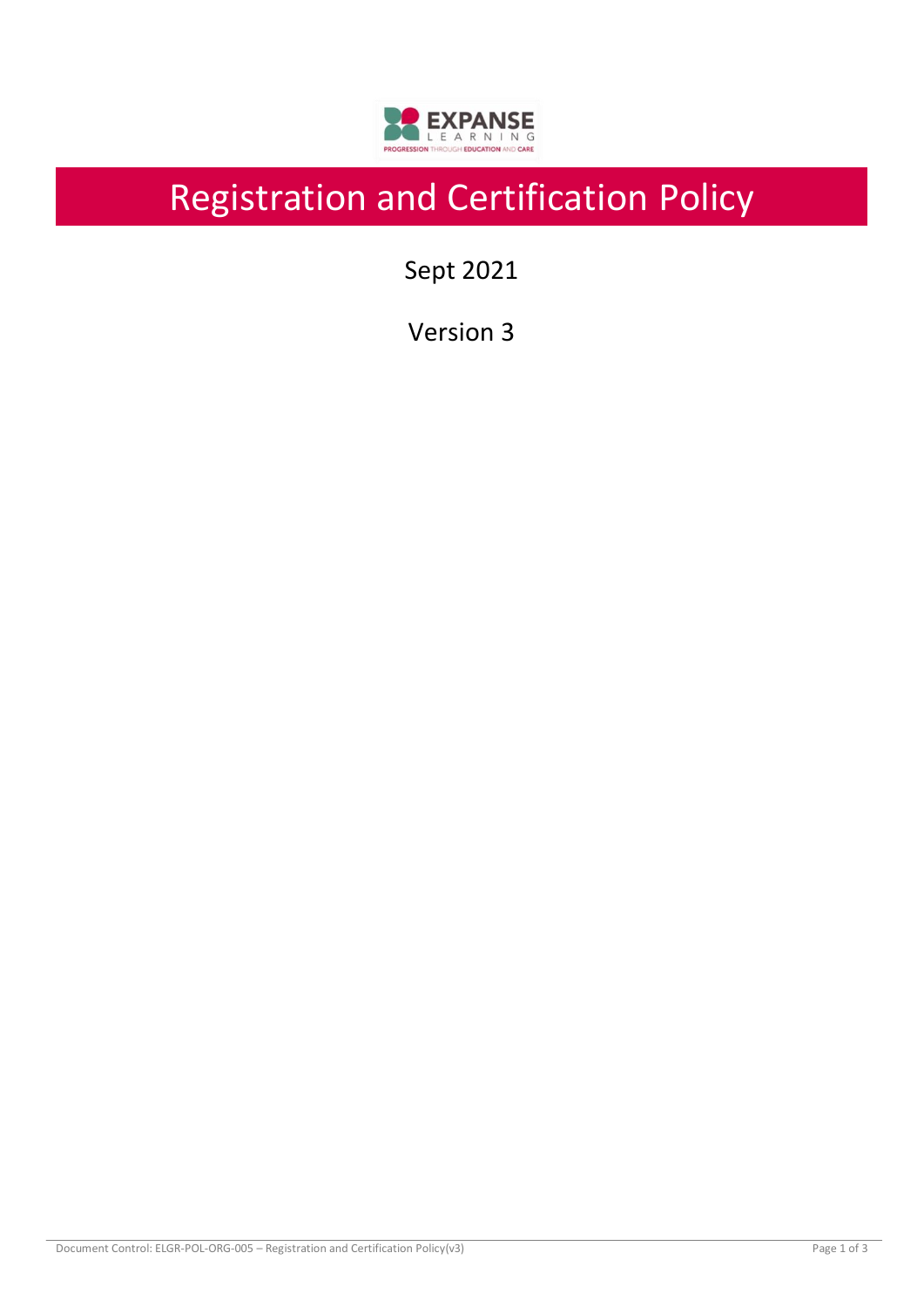### **1. Scope**

#### All employees of Expanse Learning

#### **2. The Expanse Learning is committed to:**

- o To ensure that Students are recruited and registered to the correct programme and within the correct timescale.
- $\circ$  To ensure that accurate, up to date and auditable centre registration, achievement and certification records are maintained in accordance with examination board requirements
- $\circ$  To establish the roles and responsibilities of staff involved in the recruitment, registration and certification procedures.
- o To claim valid Student certificates within agreed timescales.
- o To construct a secure, accurate and accessible audit trail to ensure that individual Student's registration and certification claims can be tracked to the certificate, which is issued for each Student.

### **3. In order to do this, the Expanse Learning will:**

- Provide information relating to courses, which outlines the requirements of the course, the possible entry requirements, a progression route into further education and the possible careers that a successful applicant could pursue.
- $\circ$  Ensure a period of time of induction will be given to Students undertaking new courses but it is envisaged that withdrawals will be at a minimum with robust information, advice and guidance processes.
- $\circ$  Ensure that a robust system of registration is in place to ensure that all Students are registered on courses in line with examination board's requirements and within deadline. Such a system should take account of checking details of Students and the type of course they have been registered onto.
- $\circ$  Ensure that all Students registered and inducted on to courses will be familiar with policies relating to malpractice, appeals and internal verification and assessment along with the policy on reasonable adjustment and special consideration.
- $\circ$  Ensure that all Students are aware of their student status and that withdrawals, transfers or changes to any Students details are kept up-to-date and that awarding bodies have been notified.
- o Ensure that Assessors are responsible for the assessment data held by the examination boards is accurate and that they can provide an audit trail of Student assessment and achievement which can be made accessible.
- $\circ$  Ensure that timely certificate claims are made and that they are based solely on internally verified records and that these are made to the awarding body. All certificates should be audited to ensure accuracy and completeness.
- Ensure that all records are kept safely and securely post certification for recommended periods of time in line with examination board requirements.
- $\circ$  Ensure that unit certification takes place for Students who have not completed sufficient number of units to receive the full award but can be certificated for the units that they have achieved.

## **4. Monitoring and Review**

The effectiveness of this policy will be reviewed annually.